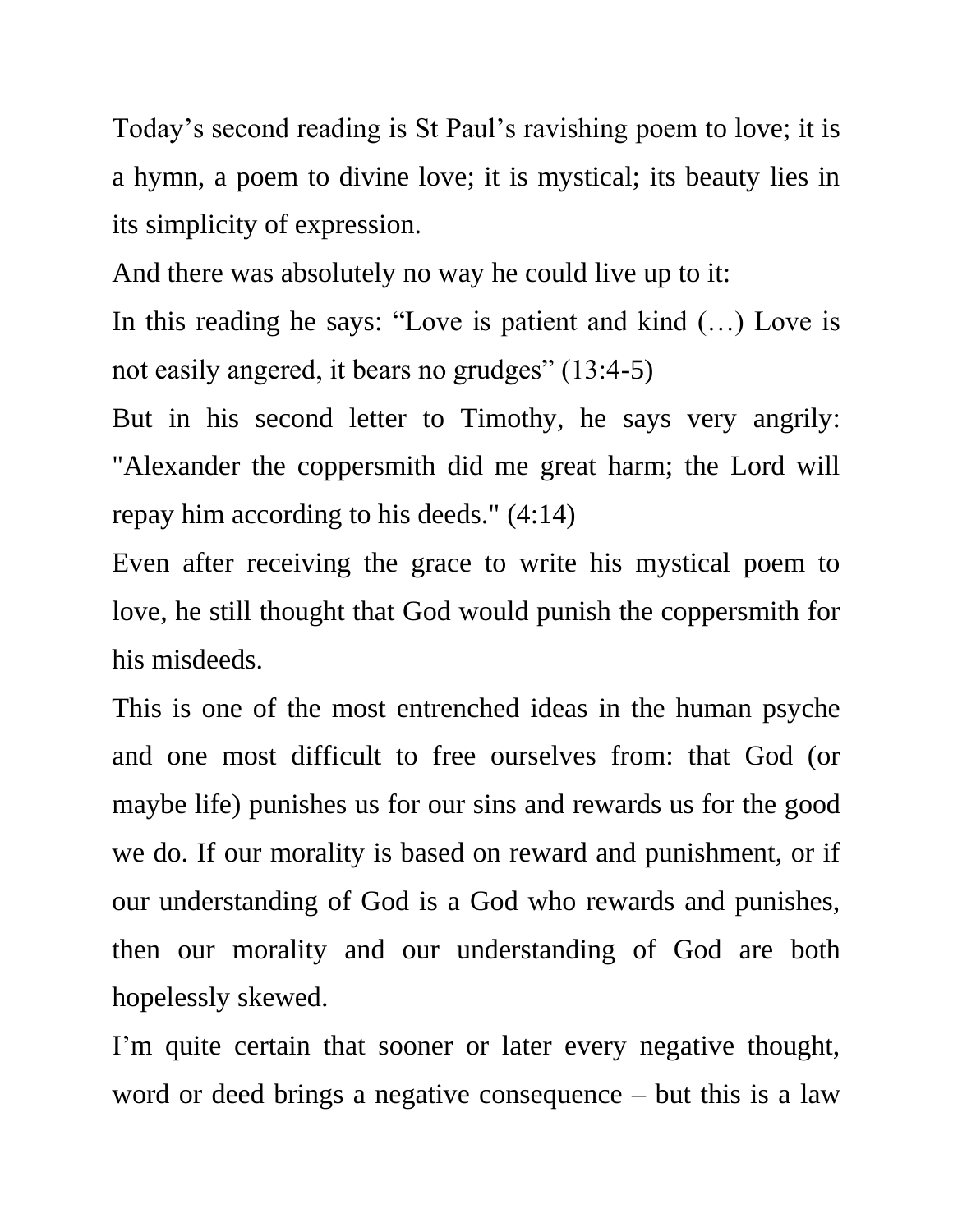of life and has nothing to do with punishment. If I thrust my hand into the fire it will be burnt – that is just cause and effect, it has nothing to do with punishment.

Well then, if there's no good rewarded and no bad punished, why do with bother? What's the point?

The point is that each one of us – as unlikely as it might sometimes seems – was brought into existence by God for a single purpose: that we should be eternally one with him, beyond all time and forever, in a union  $-$  a not-twoness  $-$  of love. Love was the beginning of our existence, and God wills that love will be the summation of it. The final destiny of the creature is to be eternally united with the Creator so that each can see and know and love themselves in the other. An eternal mutual beholding. That's why it's worth bothering and that's the point: love.

Christ commands us to love one another, and for most of us, that can seem even more difficult than believing God doesn't reward or punish us: but actually, it's only difficult if we make the mistake of thinking that loving other people involves our feelings – that is, *feeling* loving toward them. It doesn't. Christ told us to love one another – he didn't say that we have to *like*